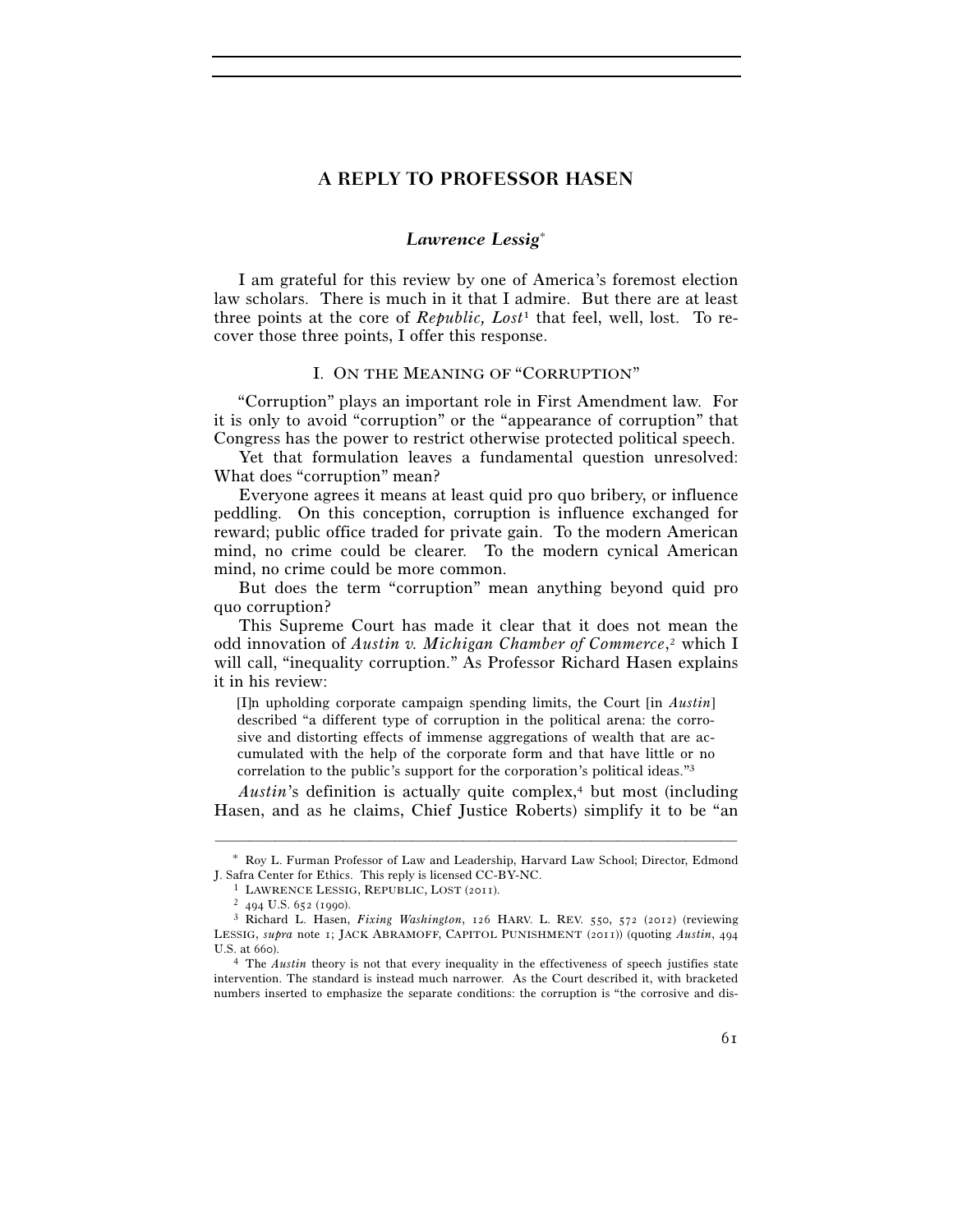argument about political equality: the problem [when] money skews political outcomes in an unfair way."5 And because *Citizens United v. FEC*6 overruled *Austin*, Hasen and others believe that any conception of "corruption" that even resonates with concerns about "political equality" must also have been rejected by the Court in *Citizens United*.

This moves too quickly. For the conception of corruption that I advance — what I call "type  $2$ " or "dependence corruption"<sup>7</sup> — is not, as Hasen says of it, "really an argument about political equality."8 It is instead an argument about "corruption," or the meaning of "corruption," even if remedying that corruption might affect equality. And as this is the key to the legal argument that my book was meant to advance, it is important here to make that distinction more clear.

No doubt recent decisions by the Supreme Court have attached some stigma to any argument that has even a whiff of "equality" talk running beside it. But we must be careful not to overweight the significance of that stigma. The Court cannot mean to run from "equality" talk generally, unless it intends a much more radical remake of our Constitution than anyone now expects.

For example, if "money is speech," then certainly "votes are speech" too. Yet when the Court invalidated hundreds of years of election law governing the drawing of legislative districts, it was for the explicit purpose of equalizing that speech — a.k.a. the vote. As the Court wrote, "[t]he conception of political equality from the Declaration of Independence, to Lincoln's Gettysburg Address, to the Fifteenth, Seventeenth, and Nineteenth Amendments can mean only one thing one person, one vote."9

There were plenty of powerful arguments against that decision, mustered in fury by Justice Harlan (in *Reynolds v. Sims*10) and Justice Frankfurter (in *Baker v. Carr*<sup>11</sup>). But neither Justice thought it useful to raise the argument that those decisions were wrong because they violated the First Amendment's ban on any measures designed to

torting effects of [1] immense aggregations of wealth that are [2] accumulated with the help of the corporate form and that have [3] little or no correlation to the public's support for the corporation's political ideas." *Austin*, 494 U.S. at 660. Thus, presumably (1) small differences would not justify regulation, nor would (2) differences accumulated without the help of the state, nor would (3) differences that did correlate to the public's support for the entity's ideas.

<sup>&</sup>lt;sup>5</sup> Hasen, *supra* note 3, at 572.<br>
<sup>6</sup> 130 S. Ct. 876 (2010).<br>
<sup>7</sup> *See* LESSIG, *supra* note 1, at 17–20.<br>
<sup>8</sup> Hasen, *supra* note 3, at 572.<br>
<sup>9</sup> Gray v. Sanders, 372 U.S. 368, 381 (1963).<br>
<sup>10</sup> 377 U.S. 533 (1964).<br>
<sup></sup>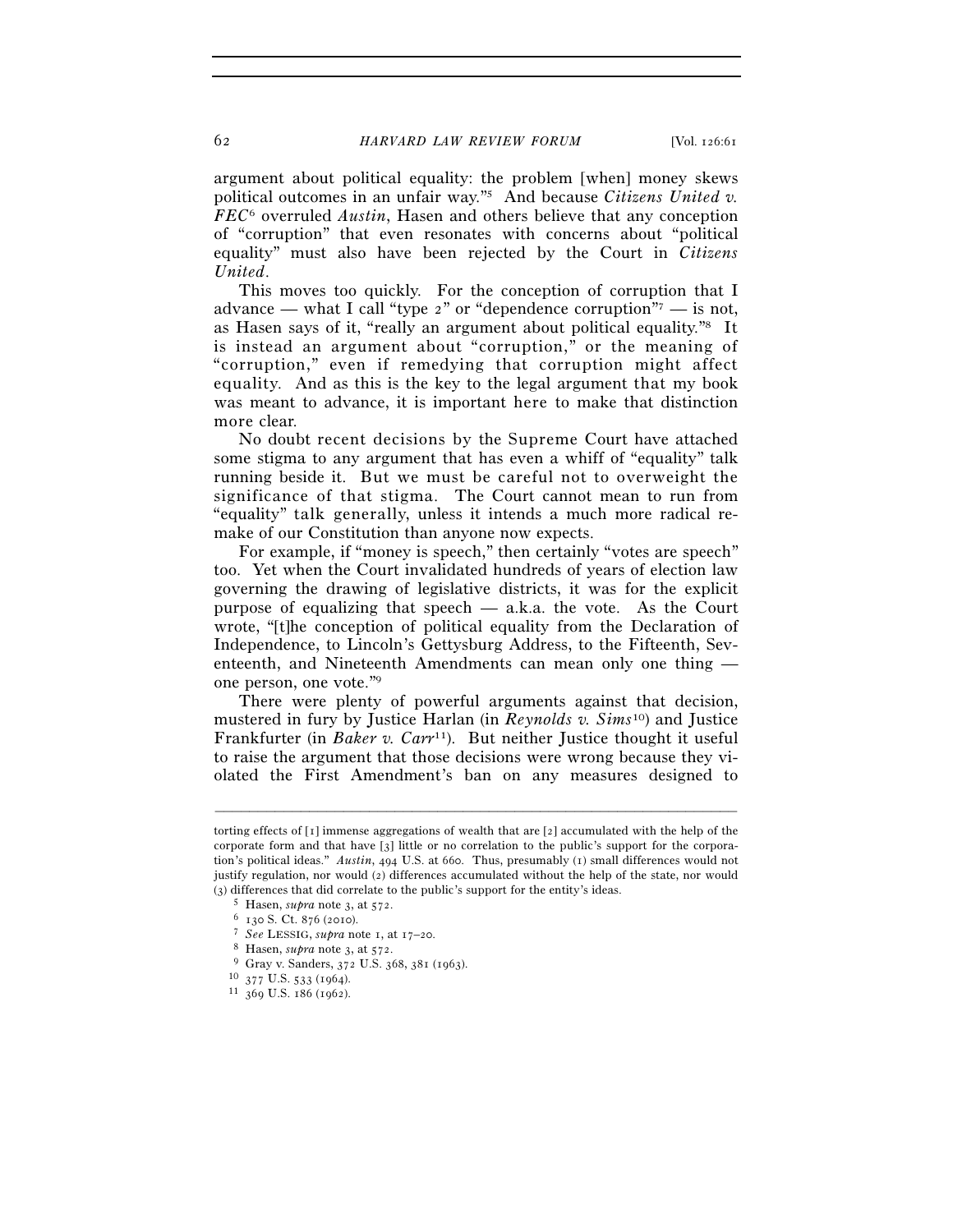2013] *A REPLY TO PROFESSOR HASEN* 63

achieve speech equality. And that, I suggest, is because whatever the contours of this recently discovered anti-egalitarian free speech principle are, the principle does not reign über alles.

Instead, to understand the Court's actual anti-egalitarian principle, we should stick close to the Court's language. The Court did not demonize "equality" in general, or banish as a compelling interest any interest that might also happen to correlate, in part at least, with equality. The Court instead — most clearly and recently in *Arizona Free Enterprise Club's Freedom Club PAC v. Bennett*12 — simply rejected the notion that "leveling the playing field" alone could be a "compelling state interest."13 That was how the Court understood the purpose of the law at issue in *Bennett*. As the Court wrote, "[t]here is ample support for the argument that the matching funds provision seeks to 'level the playing field' in terms of candidate resources."14 And thus, because "leveling the playing field" is not a compelling interest, the Arizona law — so understood — could not stand.

Justice Kagan, in dissent, pushed back against that argument in two ways. One seems absolutely compelling to me; the other seems incomplete.

Her compelling argument was that First Amendment "compelling interest" analysis is limited to regulations that actually restricted speech.15 This law did no such thing. The effect of this law was to increase speech, by funding more speech, not by regulating existing speech. Certainly, one could wonder about the effectiveness of the private speech that triggers more government-funded speech in response. One might even say that the effect of that government-funded speech was to weaken the effectiveness of the private speech. But as Professor Charles Fried argued in his amicus brief in that case, the Court has never — and for very good reasons — tried to police the effect of government speech on private speech.16 If Exxon-Mobil runs a television ad claiming climate change science is fraudulent, is it a "restriction" on speech if the President holds a press conference to reject Exxon-Mobil's claims? Does the First Amendment require that there be no government response to private speech? For if it does, that would indeed be a radical change in doctrine, devastating to much of what the government (properly, in my view) does.

<sup>&</sup>lt;sup>12</sup> 131 S. Ct. 2806 (2011).<br><sup>13</sup> *Id.* at 2825 ("We have repeatedly rejected the argument that the government has a compelling state interest in 'leveling the playing field' that can justify undue burdens on political speech.")<br>
<sup>14</sup> *Id.*<br>
<sup>15</sup> *Id.* at 2841–43 (Kagan, J., dissenting).

<sup>&</sup>lt;sup>16</sup> Brief of Amici Curiae Former Elected Officials in Support of Respondents, *Bennett*, 131 S. Ct. 2806 (No. 10-238).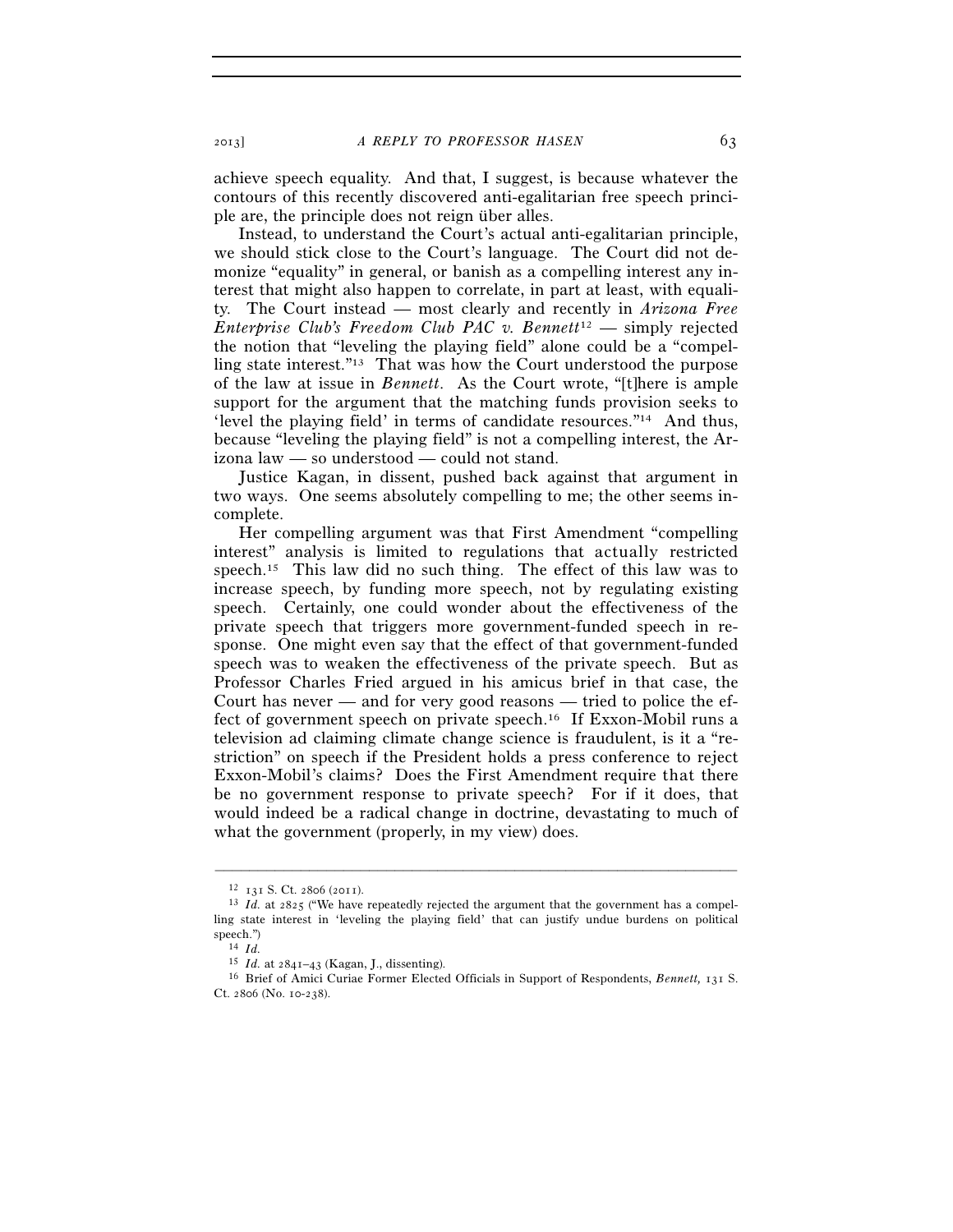But that argument Justice Kagan lost — again, surprisingly to me. Less surprising was the loss on her second argument. For Justice Kagan denied that Arizona was trying to "level the playing field," its repeated assertion notwithstanding. Instead, she asserted that Arizona was trying to remedy "corruption."<sup>17</sup>

Yet here, the argument runs thin. For what is the conception of corruption that Arizona is attacking, if it is not the one conception that the Court has endorsed — namely, quid pro quo corruption?

Justice Kagan offered no distinct theory of corruption that might complement the quid pro quo account. Instead, she invited the Court to see the influence of money in campaigns as quid-pro-quo-like, or maybe quid-pro-quo-lite. But the Court in *Citizens United* had already insulated "quid pro quo corruption" from any such slide. And that barricade was only reinforced in *Bennett*. Arizona had included independent expenditures within the mechanism that triggered further governmental support. That design exposed the law to the clearest analytical move in *Citizens United*, which rejects the notion that "independent expenditures" could have anything to do with quid pro quo corruption. As the Court wrote:

"By definition, an independent expenditure is political speech presented to the electorate that is not coordinated with a candidate." The candidatefunding circuit is broken. The separation between candidates and independent expenditure groups negates the possibility that independent expenditures will result in the sort of *quid pro quo* corruption with which our case law is concerned.18

What Kagan needed instead was an account of "corruption" that is distinct from quid pro quo corruption, and distinct from *Austin*, yet available for at least some on the political right to embrace, consistent with their commitment to the original understanding of the Constitution. That is precisely the work that "dependence corruption" can do.

How, however, is not exactly clear from Hasen's review. Though Hasen is generally careful, in this case he skips quickly over my own definition of (my own) term "dependence corruption," to insist that I am really "writing more about a distortion of policy outcomes, or skew, caused by the influence of money, channeled through lobbyists, on politics."19

But I am not "writing more about a distortion," even if "a distortion" is the consequence of what I am writing about — just as a book about alcoholism is not "writing about liver failure," even if liver failure is an effect of alcoholism. Hasen has confused a consequence with the pathology. My aim is to describe the pathology, so that with Pro-

<sup>17</sup> <sup>131</sup> S. Ct. at 2843–45 (Kagan, J., dissenting). 18 *Id.* at 2826–27 (citation omitted) (internal quotation mark omitted). 19 Hasen, *supra* note 3, at 571 (emphasis omitted).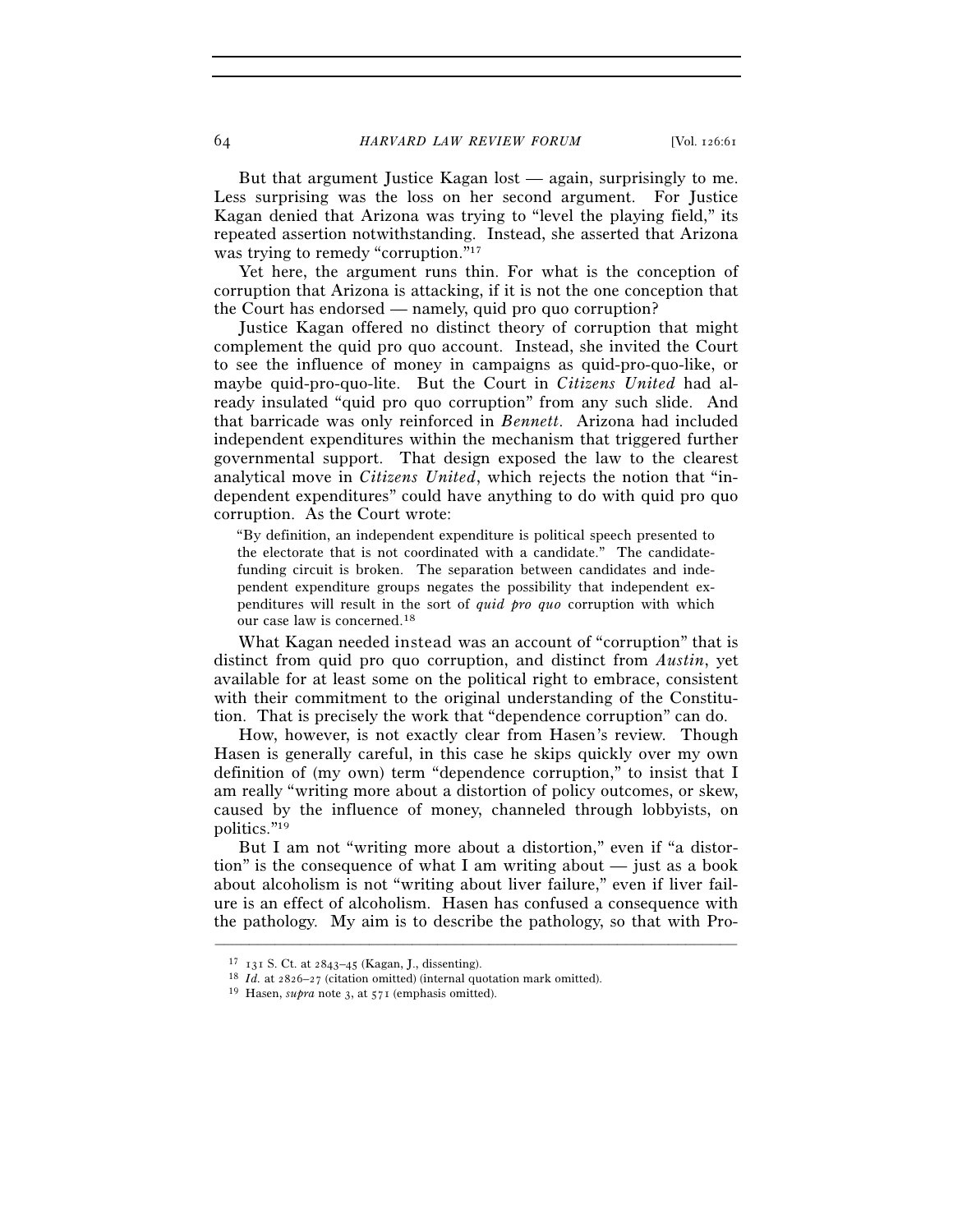fessor Zephyr Teachout,<sup>20</sup> I can establish it too as a kind of "corruption" that the Supreme Court should permit Congress to address.

To make the point more clearly, however, let's start with a definition:

de·pen·dence cor·rup·tion \di-'pen-dəns kə-'rəp-shən\ noun: the state of an institution or an individual that has developed a dependence different from a, or the, dependence intended or desired.

It follows from this definition that to predicate the term "dependence corruption" of an institution, one must first identify a "dependence" for that institution that was intended or is desired. And indeed, as I stated repeatedly throughout my book, I do believe that the Framers had a "dependence" that they intended for each branch of government, the legislature included. As *The Federalist No. 52* puts it, ours was to be a government with a branch that would be "dependent on the people alone."21

This condition has two elements — first, it identifies a proper dependency ("on the people"); second, it describes that dependency as exclusive ("alone"). Thus the charge that our government suffers from "dependence corruption" is the claim that it either, strictly speaking, has become "dependent" upon an influence other than "the people," or, less strictly, that it has become dependent upon an influence that is inconsistent with a dependence upon "the people." *The Federalist No. 52* sounds to my ears like the stricter of these two alternatives — "on the people alone" — but even under the less restrictive test, our government plainly suffers from "dependence corruption."

The reason is the way campaign funding has evolved. Politicians in our system have become dependent upon their funders. Their "funders" are not "the people." Members of Congress estimate that they spend a significant portion of their time raising money, $22$  and politicians recognize the need to satisfy those funders as a condition to being able to successfully wage their campaigns.

That need is a dependence. Without that support, candidates could not fund their campaigns. With that support they can. Thus is it undeniable that our system triggers the first step of the "dependence corruption" analysis.

<sup>–––––––––––––––––––––––––––––––––––––––––––––––––––––––––––––</sup> 20 *See* Zephyr Teachout, *The Anti-Corruption Principle*, 94 CORNELL L. REV. 341, 395–97 (2009). 21 THE FEDERALIST No. 52, at 323 (James Madison) (Clinton Rossiter ed., 2003). *The Fed-*

*eralist No. 52* was referring to the House of Representatives, as the Senate at the time was not "dependent on the people" but was instead dependent on the states. Since the Seventeenth Amendment, however, it is fair to extend their theory of legislative dependence to both legislative bodies. 22 LESSIG, *supra* note 1, at 347–48 n.43.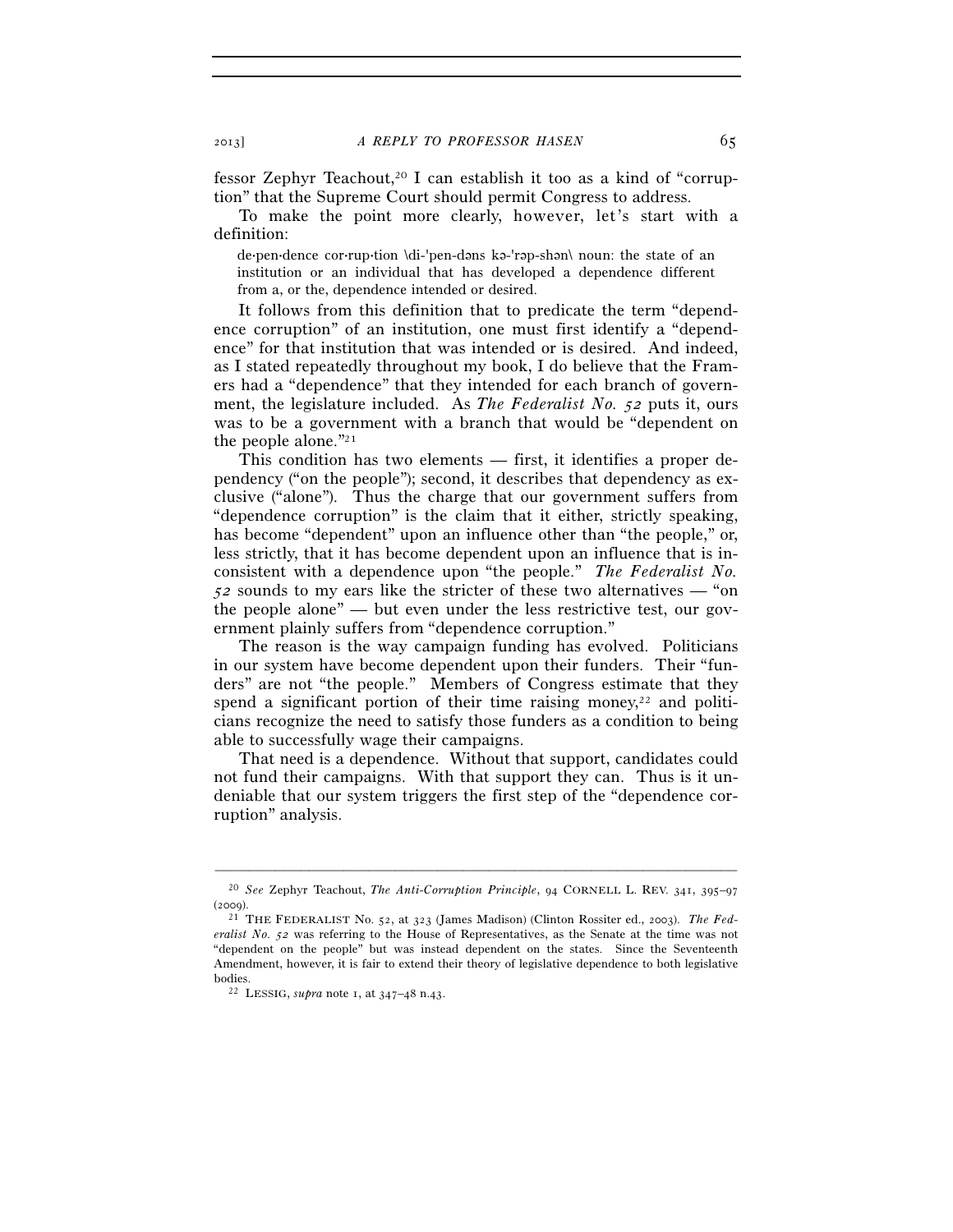But for the system to be guilty of the charge that it suffers "dependence corruption," we must also establish the second element that the dependence conflicts with a dependence "upon the people alone."

This condition too is easily met. The dependence that our system betrays is not a dependence "upon the people alone" or an entity in any sense representative of "the people." To the contrary: it is a tiny slice of the 1% that funds political campaigns: .26% of Americans give more than \$200 in any congressional campaign;  $.05\%$  give the maximum amount to any congressional candidate; .01% give more than \$10,000 in any election cycle. Congress is thus plainly "dependent" upon that tiny slice of the  $1\%$ , and that dependence plainly conflicts with a dependence "on the people alone."

Against this background, it should now be clear why the aim to remedy "dependence corruption" is distinct from the aim to "level the playing field" (the more precise statement of the "equality" sin identified by the Court in *Bennett*). For it is neither necessary nor sufficient to "level the playing field" in order to address the problem of "dependence corruption": first, "dependence corruption" can be remedied without leveling the playing field; second, not all reforms that "level the playing field" could be justified by "dependence corruption"; and third, "dependence corruption" could exist even with a perfectly level playing field. Speaking precisely, then, these concepts are distinct. To reject the one ("leveling the playing field") is not to reject the other.

Consider, for example, one remedy that I propose for addressing the problem of "dependence corruption" — what I call the "Grant and Franklin Project." Imagine that Congress gave every voter a \$50 "democracy voucher,<sup>"23</sup> and imagine further that voters could give those vouchers to any candidate who agreed to fund her campaign with vouchers only plus contributions limited to \$100 a citizen. Assume participation in the system is voluntary. So what interest might justify this intervention into the speech market?

First, "leveling the playing field" would not justify the intervention, because the system would not necessarily equalize anything. Indeed, critics of vouchers fear (wrongly, in my view) that the vouchers would simply reflect the popularity of existing candidates. The result would not be equality of candidate funding. It would be government-funded inequality. Yet as it would be funds coming from all the people, such a scheme could remedy any "dependence corruption" that had crept into the system.

 $^{23}$  I describe this idea in Chapter 16 of my book. Hasen had described a related idea earlier in Richard L. Hasen, *Clipping Coupons for Democracy: An Egalitarian/Public Choice Defense of Campaign Finance Vouchers*, 84 CALIF. L. REV. 1 (1996).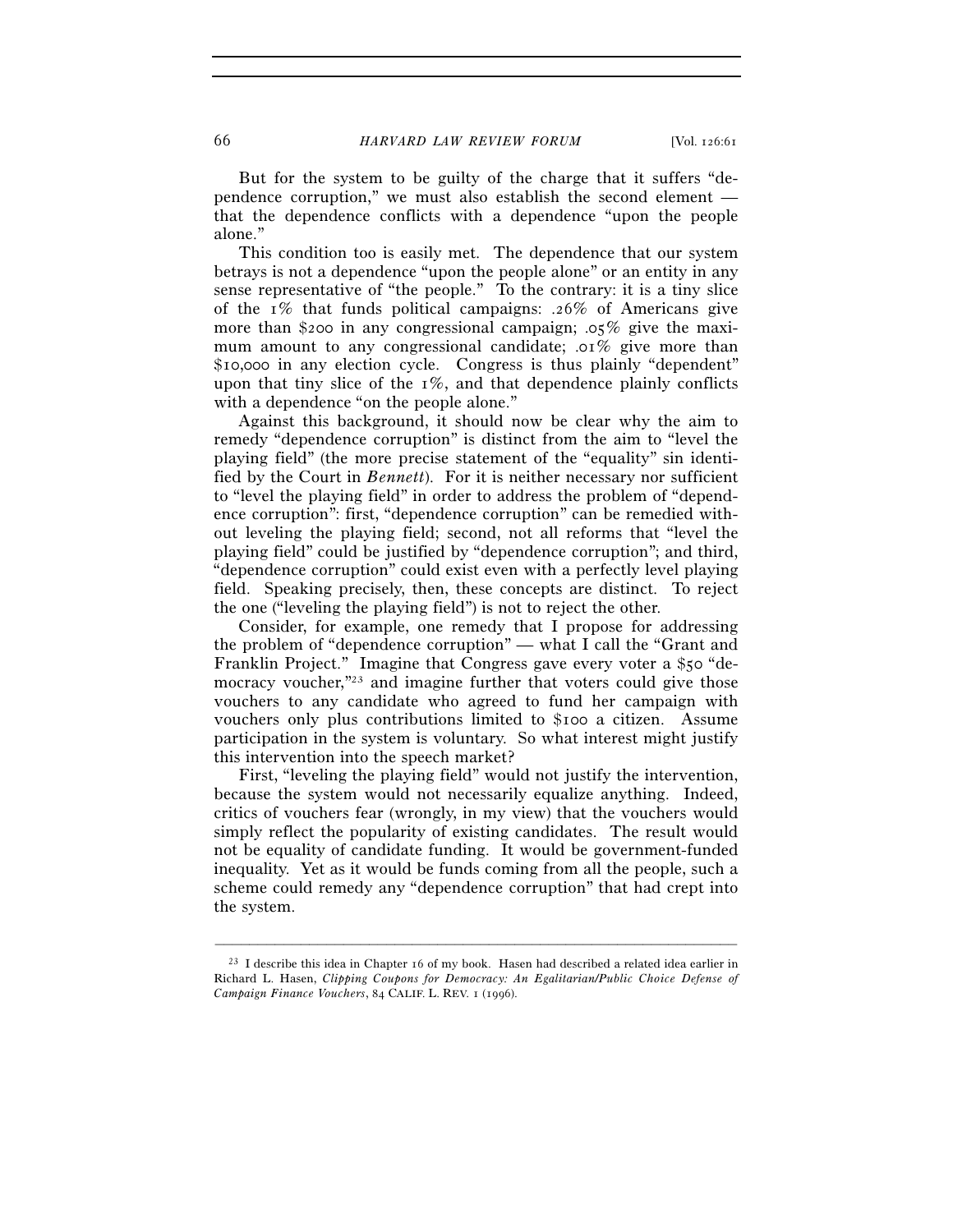Likewise, an interest in "leveling the playing field" does not necessarily overlap with an interest in reducing "dependence corruption." Indeed, in some cases, those interests actually conflict.

Imagine, for example, that Michigan passed a law banning unions from turning out the vote, and imagine it justified that restriction on the grounds that unions have an "unfair" advantage over others, because of laws that make it easier for unions to organize, and that the legislature thus wanted to "level the playing field" of voting influence.

That restriction on speech-related activity could well be defended on "political equality" grounds — unions do have more political power relative to ordinary citizens; like the benefits of the corporate form, that advantage comes in part from state and federal laws.

But that restriction on speech-related activity could not be defended on "dependence corruption" grounds. The inequality attacked by this hypothetical law does not conflict with the dependence that (at least I believe) the Framers intended. Instead, that "inequality" is the product of precisely the "dependence" that they intended the system to adjudicate — voting power. Thus, whatever else "dependence corruption" is, if it could not justify the restrictions that "political equality" arguments justify, it cannot "really" be, as Hasen insists, "a political equality argument."24

Thus of course such a dependence might distort what Congress does.25 That it might is presumably the reason it exists. But the corruption is the improper dependence, not the distortion.<sup>26</sup> And while there are plenty of cases in which the reforms justified by a political equality theory might overlap with the reforms justified by a desire to eliminate "dependence corruption," overlap is not equivalence. FDR and Stalin allied to fight Hitler. That didn't make FDR a Stalinist.

"Dependence corruption" is thus not the inequality corruption in *Austin*. 27 Neither is it the more general corruption that runs under the moniker "political equality." Instead, "dependence corruption" is a distinct conception of corruption that points to the relationship between a dependence intended and the dependence realized. One could reject that conception by denying that there was any dependence intended. Or one could reject that conception by rejecting the claim that the de-

<sup>24</sup> Hasen, *supra* note 3, at 572. 25 This is the conclusion, for example, of Martin Gilens, cited in my book, LESSIG, *supra* note <sup>1</sup>, at 152–60, and in his new book, MARTIN GILENS, AFFLUENCE AND INFLUENCE (2012). 26 And again, the *improper* dependence, not any dependence one might imagine. As I've de-

scribed it, the impropriety arises from the system of influence produced by the way campaigns are funded. Its systemic character makes it possible to predicate the impropriety of the institution of Congress as a whole.<br><sup>27</sup> It is also not the more complicated definition of corruption actually relied upon by the

Court in *Austin*, *see supra* note 4, nor the CliffsNotes version of that conception of corruption relied upon by Hasen — namely, "political equality" corruption.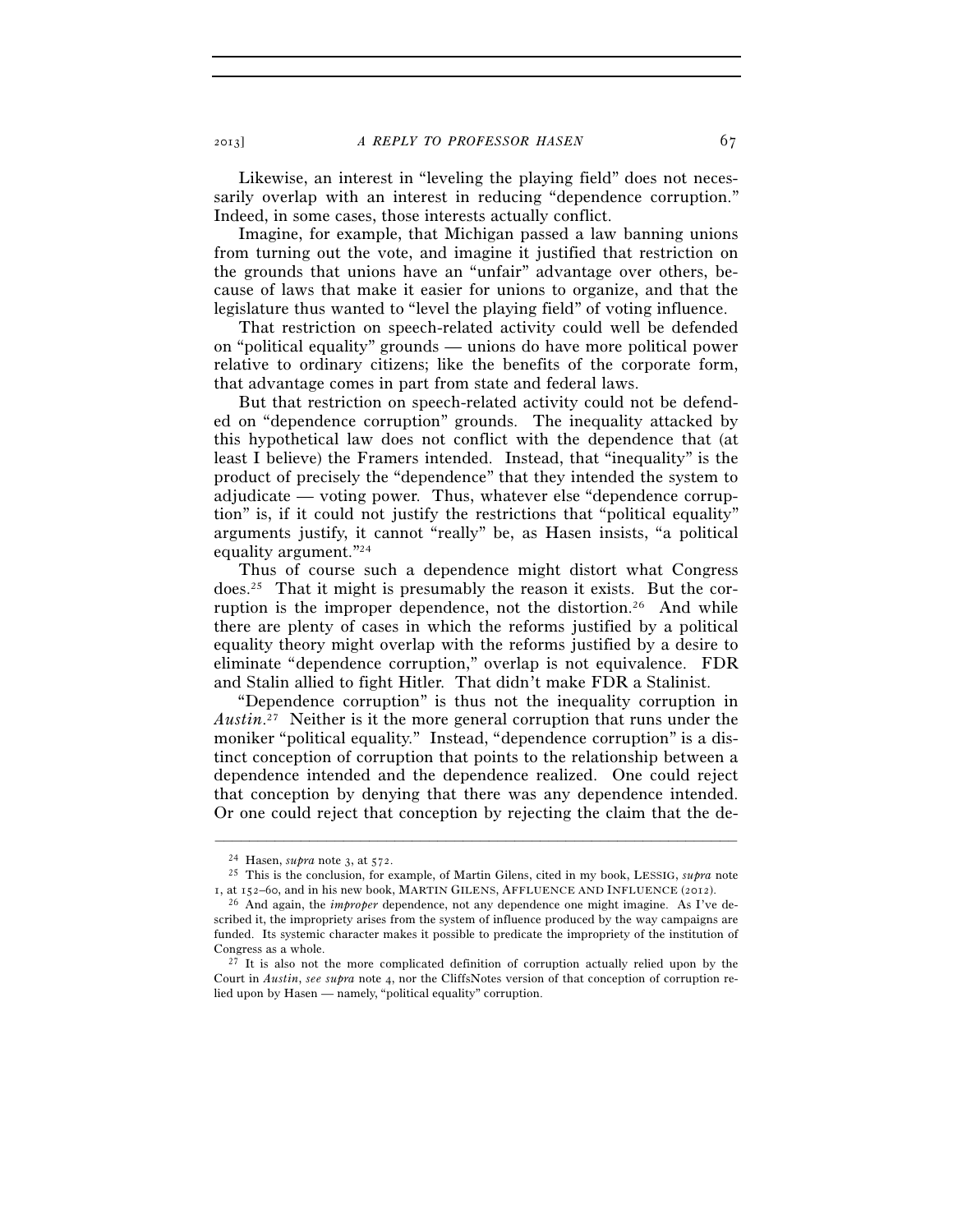68 *HARVARD LAW REVIEW FORUM* [Vol. 126:61

pendence actually realized is different from the dependence that was intended. But it is missing the point to reject the conception by arguing that it is really "distortion of policy outcomes, or skew."28

But beyond a reference in the *Federalist Papers*, what reason would there be to recognize "dependence corruption," and allow Congress the power to remedy it? The same reason the Court has allowed Congress the power to address quid pro quo corruption and the appearance of quid pro quo corruption. Any reasonable person who recognized the dependence this system has evolved would also have reason to lose "confidence in the system of representative Government," as the Court said in *Buckley v. Valeo*. 29 That's because even though "the people have the ultimate influence over elected officials," as the Court wrote in *Citizens United*, 30 they have that influence only after the funders of campaigns have exercised their influence first. To be able to run, candidates must first secure the support of the funders. Only then do they have the chance to appeal to the people. But in that search for primary support, a reasonable citizen could reasonably believe that the candidates have become distracted. The reasons for an ordinary citizen (who is not also a large funder) to engage with his government have been weakened. The influence of the ordinary citizen has diminished. The dynamic of representative government — in which representatives are responsive to all citizens — has been undermined by a system that makes representatives responsive to funders first, and only then to citizens. That is a plain corruption of the system of influence the Framers intended. It should be a plainly constitutional target for congressional reform.

Because "dependence corruption" is distinct from the corruption rejected in *Citizens United*, nothing would require that the Court "reverse course" in order to recognize it.<sup>31</sup> "Dependence corruption" would not, for example, justify the regulations struck down by the Court in *Citizens United*. A nonprofit filmmaker spending its corporate funds to promote its own film is neither an instance of quid pro quo corruption nor an example of "dependence corruption." It is instead — and should be, in my view — an instance of protected speech. Nor would it require the Court to reverse itself in *Bennett*, as again, the question addressed in that case was whether the law was remedying quid pro quo corruption. Indeed, the Court has not yet addressed a law defended on the basis of "dependence corruption," and thus has

<sup>&</sup>lt;sup>28</sup> Hasen, *supra* note 3, at  $571$  (emphasis omitted).<br><sup>29</sup> 424 U.S. 1, 27 (1976) (quoting United States Civil Serv. Comm'n v. Nat'l Ass'n of Letter Carriers AFL-CIO, 413 U.S. 548, 565 (1973)). 30 <sup>130</sup> S. Ct. 876, 910 (2010). 31 Hasen, *supra* note 3, at 574.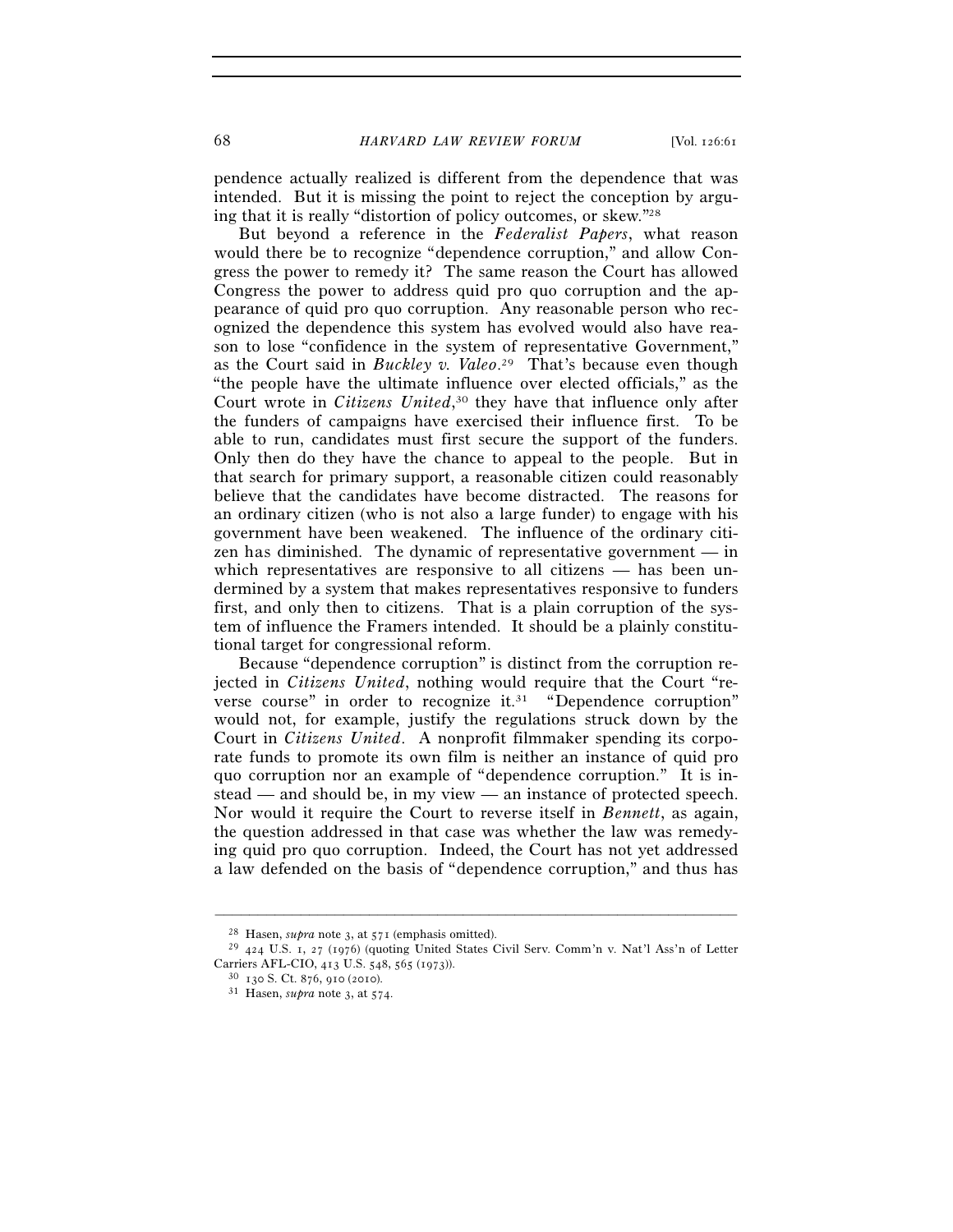not yet had the chance to address whether such a conception might serve as a compelling or even significant governmental interest.

There are, however, examples of regulations that (1) would not be justified by a conception of quid pro quo corruption, and (2) need not rely upon inequality corruption to be justified but that (3) could well be justified by a conception of "dependence corruption."

Here's just one such example: Representative John Dingell's Restoring Confidence in Our Democracy Act. Among other things that it does, the Restoring Confidence Act limits the contributions that might be made to "independent political action committees," or so-called "super PACs." Those limits are equal to the limits imposed on contributions to other PACs. Thus, if I can give only \$5000 to my company's PAC, under Representative Dingell's legislation, I could give only \$5000 to a super PAC.32

To justify this limit, Representative Dingell's legislation need not allege any quid pro quo corruption. Instead, the law could be justified as a response to the obvious systemic "dependence corruption" that has been revealed after *Citizens United*. If the last three years have demonstrated anything, it is that the removal of limits on contributions to political action committees, whether independent or not, only increases the gap between "the people" and "the funders." That gap is the "dependence corruption" within this system, so that efforts to close it could be justified by the conception of "dependence corruption" at least if the efforts are the least restrictive way to remedy the corruption identified.<sup>33</sup>

Does that mean that any independent expenditure would also be corruption? It would not. The existence of "dependence corruption" turns upon a pattern of behavior by candidates. Independent expenditures, or contributions to independent political action committees, may be a necessary condition for inducing that pattern of behavior, but they are not sufficient. The random or sporadic appearance of a super spender would not be enough to induce the pattern of dependence that is at the core of "dependence corruption."

Yet I would maintain that the 2012 election has plainly established that such a pattern currently exists within our political system. Candidates today are clearly acting to induce such contributions — even if

<sup>32</sup> These limits were originally the law, but were struck down by the D.C. Circuit in *SpeechNow.org v. FEC*, 599 F.3d 686 (D.C. Cir. 2010), *cert. denied sub nom. Keating v. FEC*, 131 S. Ct. 553 (2010).<br><sup>33</sup> This is a significant qualification that I have not tried to work through. Even if "depend-

ence corruption" is a compelling interest, the First Amendment would require that Congress embrace the least restrictive means of advancing its interest. It is possible that the Court would view public funding as a less restrictive means of eliminating "dependence corruption." I don't consider that question here.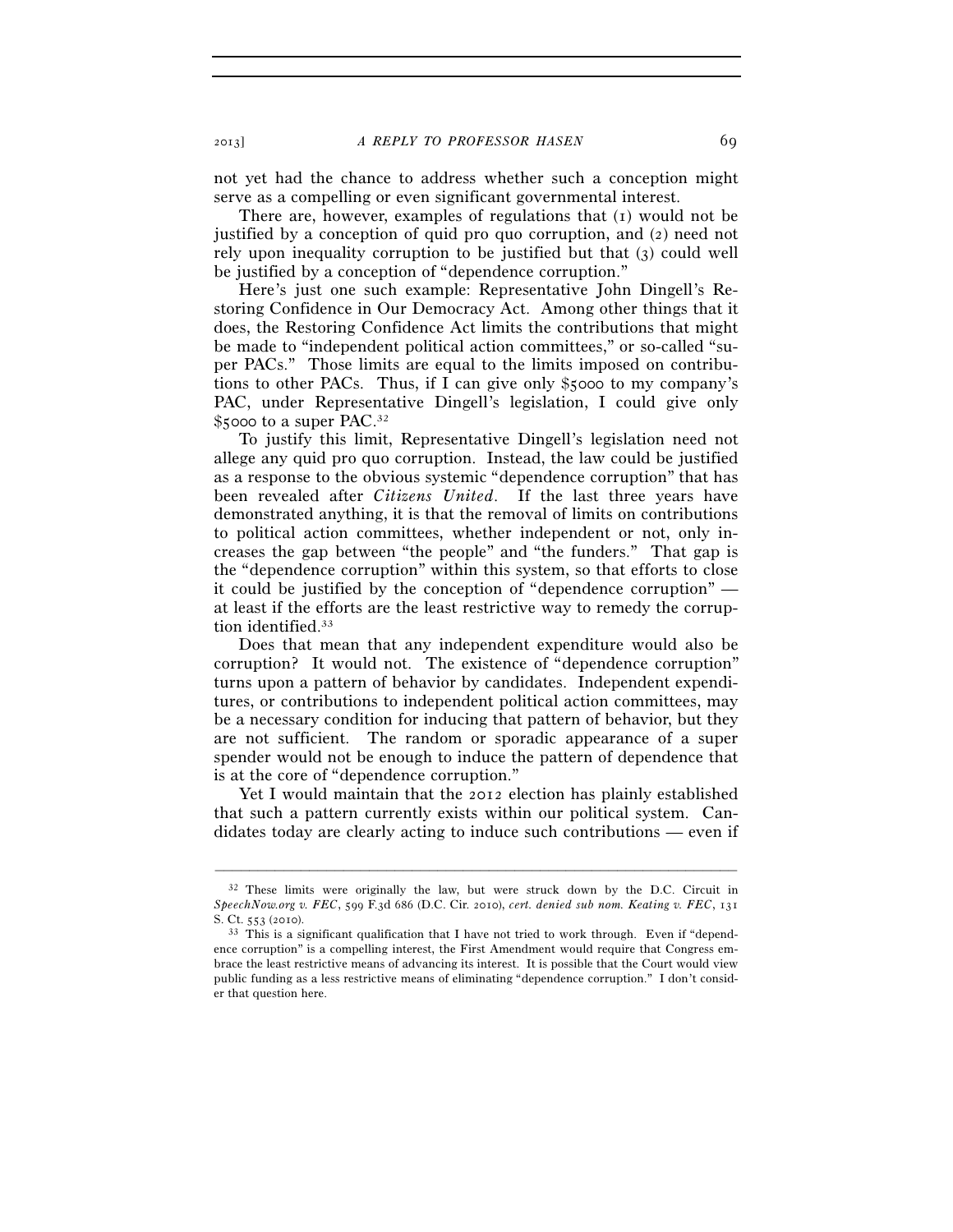70 *HARVARD LAW REVIEW FORUM* [Vol. 126:61

without a quid pro quo — because they understand themselves to be dependent upon them. Representative Dingell would need only to establish that pattern of behavior to distinguish his legislation from an attack on independent expenditures generally. That would in turn distinguish his bill from the issue decided in *Citizens United*, as well as in *Buckley v. Valeo*.

But would the Court actually uphold such a law grounded upon such a conception of corruption?

I've learned not to predict what particular Justices might or might not do. But I do believe that for an originalist at least, such a conception of corruption should be second nature. The classical conception of corruption that animated the Framers was not an obsession with the Rod Blagojevichs of the age. It was instead, as Teachout's work demonstrates well,<sup>34</sup> a focus on what I have called "dependence corruption." One clear aim of the system of checks and balances that they crafted was to assure that the institutions of government would be properly dependent. One clear means to that end was to block improper dependence.

So, for example, the Framers blocked an improper dependence of the legislature upon the Executive, by banning legislators from serving as executive officers.35 They blocked an improper dependence of the courts upon the legislature, by giving judges life tenure with compensation that cannot be reduced.<sup>36</sup> They blocked an improper dependence of the executive upon the legislature, by an even more restrictive limitation on salaries and by securing to the President a power to veto any legislation.<sup>37</sup> And most relevant to the conception of "dependence" corruption" that I have advanced here: the Framers banned members from receiving "any present, Emolument, Office, or Title, of any kind whatever, from any King, Prince, or foreign State"<sup>38</sup> without the consent of Congress. And why would the Framers have banned these offerings? To assure not only that there would be no quid pro quo corruption, but also that there would not develop a practice of rewarding loyal disloyals with rich foreign rewards. To adapt a bit the quip of Congressman Jim Cooper ("Capitol Hill has become a farm league for K Street"), the Framers didn't want a Congress that was a farm league for the French Riviera.

The Framers saw the many ways in which government officials might be misled. They worked hard to avoid those misleadings. Against that background, it should be obvious that they would have

<sup>34</sup> *See* Teachout, *supra* note 20. 35 U.S. CONST. art. I, § 6, cl. 2. 36 *Id.* art. III, § 1. 37 *Id.* art. II, § 1, cl. 7; Art. I, § 7. 38 *Id.* art. I, § 9, cl. 8.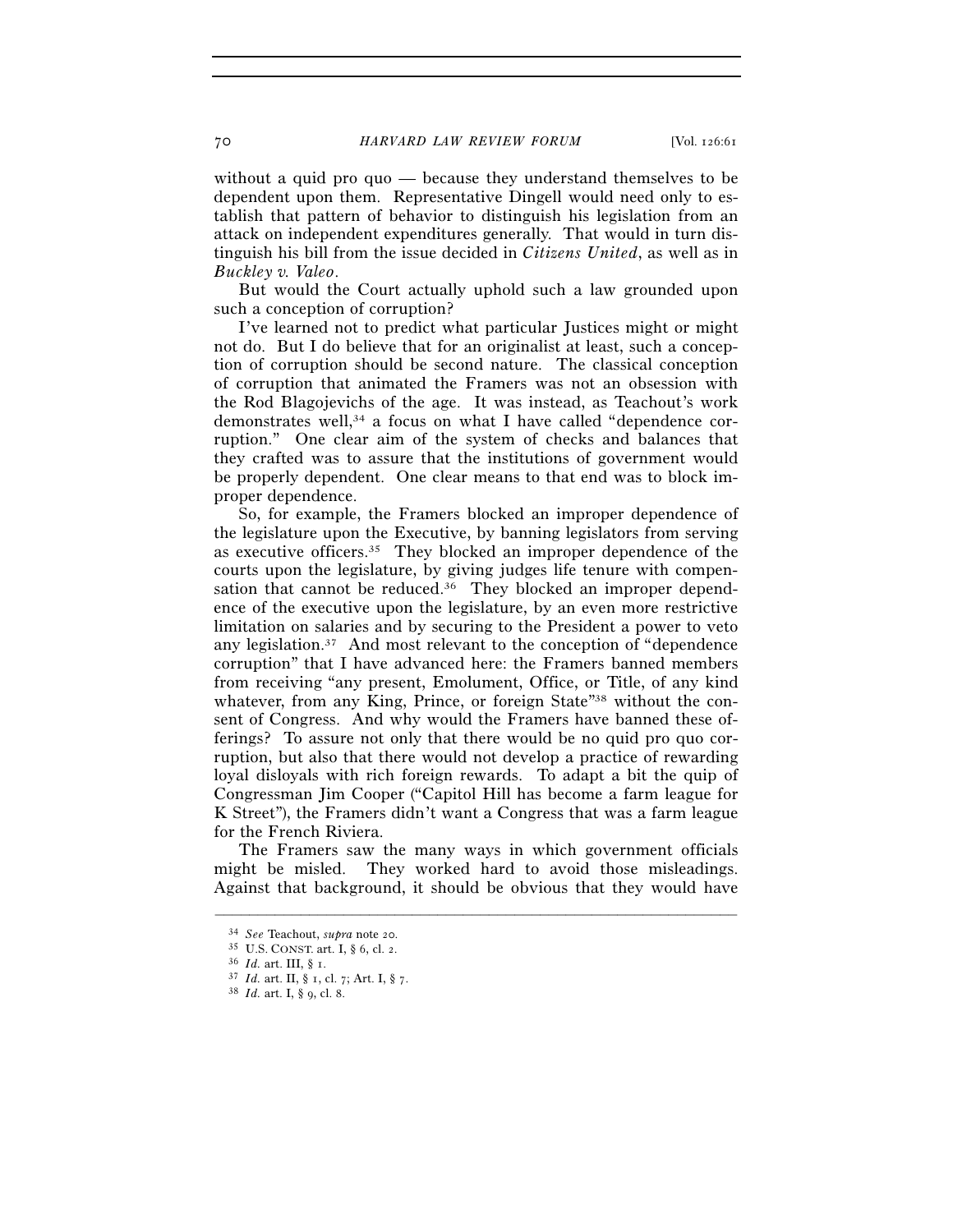recognized the corruption in a system in which elected representatives must first secure the support of a tiny fraction of domestic princes before even having a chance to achieve the support "of the people." They would certainly have called such a system "corrupt," and nothing in their Constitution — including their First Amendment — would have blocked Congress from addressing it.

### II. ON THE ROLE OF "TRUST"

A second core argument in my book is about the role of "trust" within the system. My claim was that the people don't trust this government, in the sense that they don't believe their participation would be efficacious in controlling or directing it. As I wrote:

If one believes "money buys results in Congress," one is likely to believe that participation will be ineffective. And as Rosenstone and Hansen found, voters' feelings of "political efficacy" and "government responsiveness" have a large effect on voter participation.39

Indeed, relying on work done with colleagues at Harvard's Department of Psychology, I described the way in which the mere presence of money in the wrong place leads people to mistrust institutions like Congress. It is this insight that sharpens the focus on just why the current system for funding campaigns undermines trust in this government.

Hasen rejects this relationship between money and trust by pointing to the work of Professors Nate Persily and Kelli Lammie. Their work, as he puts it, "show[s] that there is no good evidence of a correlation between campaign finance laws and public trust."40 As Hasen continues:

The public may not trust politicians and may well believe they are corrupted by campaign spending, but it is a tough task to show that changing the campaign finance laws would restore public trust. . . . Persily and Lammie's evidence appears to undercut strongly Lessig's argument for public confidence as a reason for reform.41

Persily and Lammie's work is important. But its implications here are underspecified. As a recent poll by the Clarus Research Group found, eighty percent of Americans believe that "when Congress passes laws that affect the way political campaigns are financed," they believe those "laws have been designed more to help current members of Congress get re-elected [than] to improve the system."42 If that finding is

<sup>–––––––––––––––––––––––––––––––––––––––––––––––––––––––––––––</sup> 39 LESSIG, *supra* note 1, at 168 (quoting STEVEN J. ROSENSTONE & JOHN MARK HANSEN, MOBILIZATION, PARTICIPATION, AND DEMOCRACY IN AMERICA <sup>144</sup> (1993)). 40 Hasen, *supra* note <sup>3</sup>, at 568. 41 *Id.*

<sup>42</sup> CLARUS RESEARCH GRP., COMMON GOOD NATIONAL VOTER POLL ON JUSTICE AND DEMOCRACY (June 22–25, 2012) (on file with the Harvard Law School Library).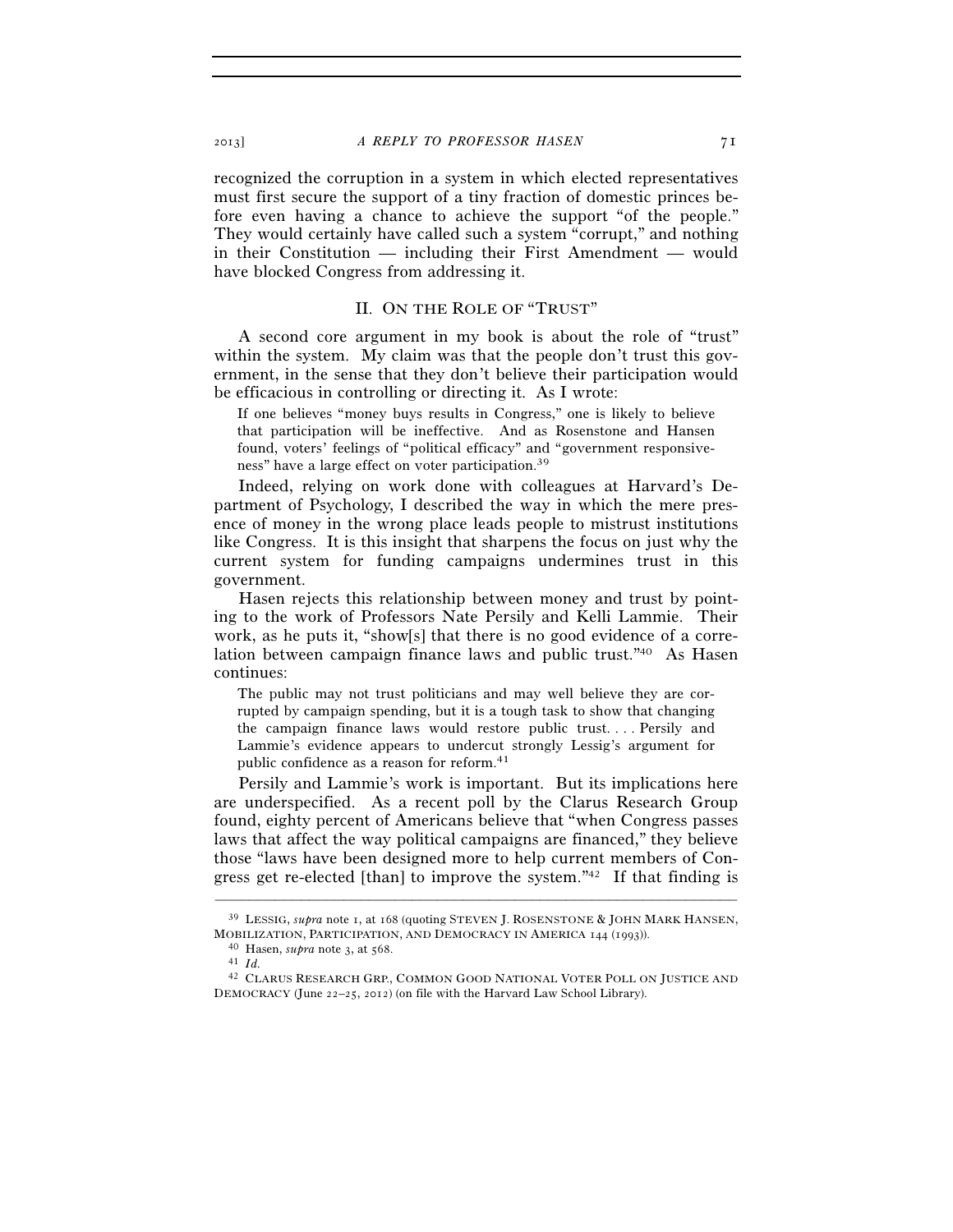72 *HARVARD LAW REVIEW FORUM* [Vol. 126:61

correct, then of course there is no "correlation between campaign finance laws and public trust."<sup>43</sup> But that doesn't mean that a more trustworthy system wouldn't increase the public's trust. No doubt the problem of how such a distrusted institution could credibly reform itself is difficult. That was precisely the point of my recent testimony to Congress about responding to *Citizens United*. 44 But it is a big and unfounded leap to go from "the people don't trust the existing campaign finance reforms" to "the people don't want new reforms" or "no reform would change perceptions of trust." Put more directly, if (and I concede, that is a big "if") the people could be convinced that a reform would produce a trustworthy institution, nothing in Persily and Lammie's work shows the people wouldn't trust the reform. I may well not trust the drug addict when he tells me (for the fiftieth time) that he is reformed. That doesn't mean I don't want him to reform, or that he shouldn't, or that if he did so in a credible way, I wouldn't trust him. In that case too there would be a low correlation between his reforms and my trust. In that case too, that correlation would be meaningless.

#### III. ON THE NATURE OF A ROOT

Finally, though Hasen acknowledges the significance of the harm caused by the corruption in the current system of campaign funding indeed, his own work demonstrates that harm quite powerfully much of his review tries to minimize the significance of that corruption by pointing to the many other flaws that wreck this government — in particular, polarization and the resulting gridlock that polarization produces.

But my claim in *Republic, Lost* was not that corruption is the most important problem facing our government today. Nor did I deny the significance of polarization. My claim instead was that the corruption may be exacerbating polarization, and that it had to be addressed first if we were ever to be able to address these more important problems later.

Hasen says I elide over how "much of what is wrong with Washington has to do with politics, not money."45 But in fact my claim is that the money helps us understand the politics. He points for example to "the July 2006 House session [that] was 'spent mostly on flag

<sup>43</sup> Hasen, *supra* note 3, at 568. 44 *See Taking Back Our Democracy: Responding to* Citizens United *and the Rise of Super PACs: Hearing Before the Subcomm. on the Constitution, Civil Rights and Human Rights of the S. Comm. on the Judiciary*, 112th Cong. (2012) (statement of Lawrence Lessig, Professor, Harvard Law School). 45 Hasen, *supra* note 3, at 580–81.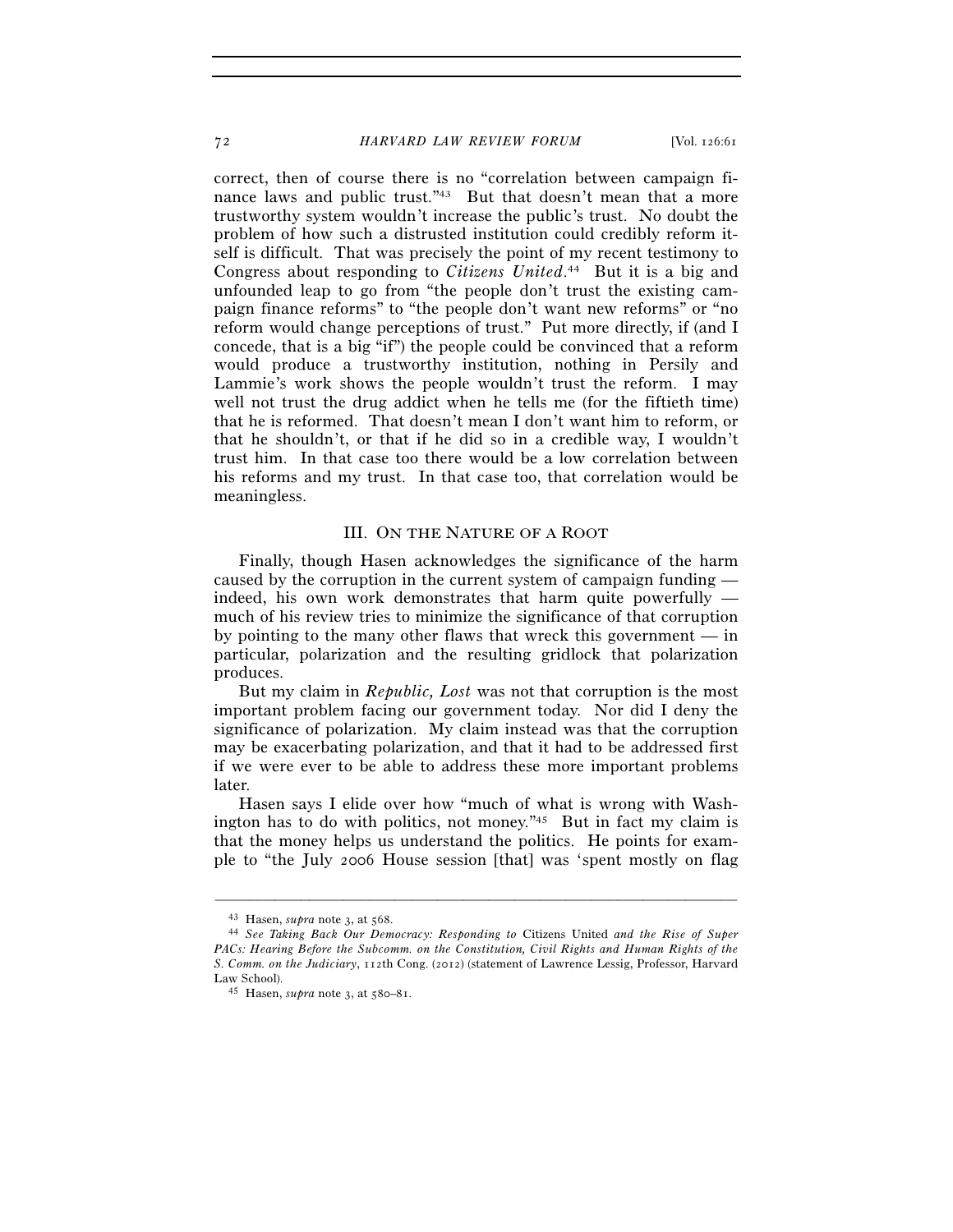burning, stem-cell research, gay marriage, the Pledge of Allegiance, religion and gun control.'"46

But if it is true — as I quoted Professors Morris Fiorina and Samuel Abrams to say — that "the natural place to look for campaign money is in the ranks of the single-issue groups, and a natural strategy to motivate their members is to exaggerate the threats their enemies pose,"47 then this list of issues is perfectly consistent with the theory that it is money that is driving (in part at least) the craziness in today's politics.

Indeed, the real puzzle in American politics is not the ideological polarization of the (politically active) left and right  $-$  if that's all there were, that would indeed be explained by shifting population demographics. The puzzle is the inconsistency in polarization: American politics is polarized on some issues, yet unified on others. On singleissue social issues, we see strong left/right polarization. But on issues that appeal to corporate America (think: the deregulation of Wall Street), we see extraordinary left/right unity. So what would explain that ideological inconsistency?

Again, I work hard in the book not to overclaim, and I don't believe I have the data to support any causal link. But it is clear that this pattern of polarization is perfectly consistent with a strategy to maximize campaign funding: speak to the extremes where it pays; speak to a common middle where it pays. This was the pattern that I flagged in my book, yet which Hasen's questions still leave unanswered.

Hasen does make a strong point about the relationship between the remedy I propose and this problem of polarization. As he writes, "[c]ampaign finance vouchers would not bring an end to the culture wars or cause those members of Congress at the extremes of their respective parties to suddenly become moderate."<sup>48</sup> That's certainly true. The only way to bring about "sudden" moderation is an election. And no doubt, regardless of how campaigns are funded, there are many who would continue to push the culture wars.

Indeed, the point could be made more strongly: in the voucher system that I propose, it may well be that handing \$50 credits to every voter simply increases the incentive of parties to play to the extremes. But that depends in part upon whether Fiorina and Abrams are correct about their more fundamental claim: that it is not America that is

<sup>–––––––––––––––––––––––––––––––––––––––––––––––––––––––––––––</sup> 46 *Id.* at 581 (quoting Robert G. Kaiser, *House of Ill Repute*, WASH. POST, Aug. 13, 2006, at  $T_{7}$ ).

<sup>47</sup> LESSIG, supra note 1, at 98 (quoting MORRIS P. FIORINA & SAMUEL J. ABRAMS, DIS-CONNECT: THE BREAKDOWN OF REPRESENTATION IN AMERICAN POLITICS 168 (2009)) (internal quotation marks omitted).

<sup>&</sup>lt;sup>48</sup> Hasen, *supra* note 3, at 581.